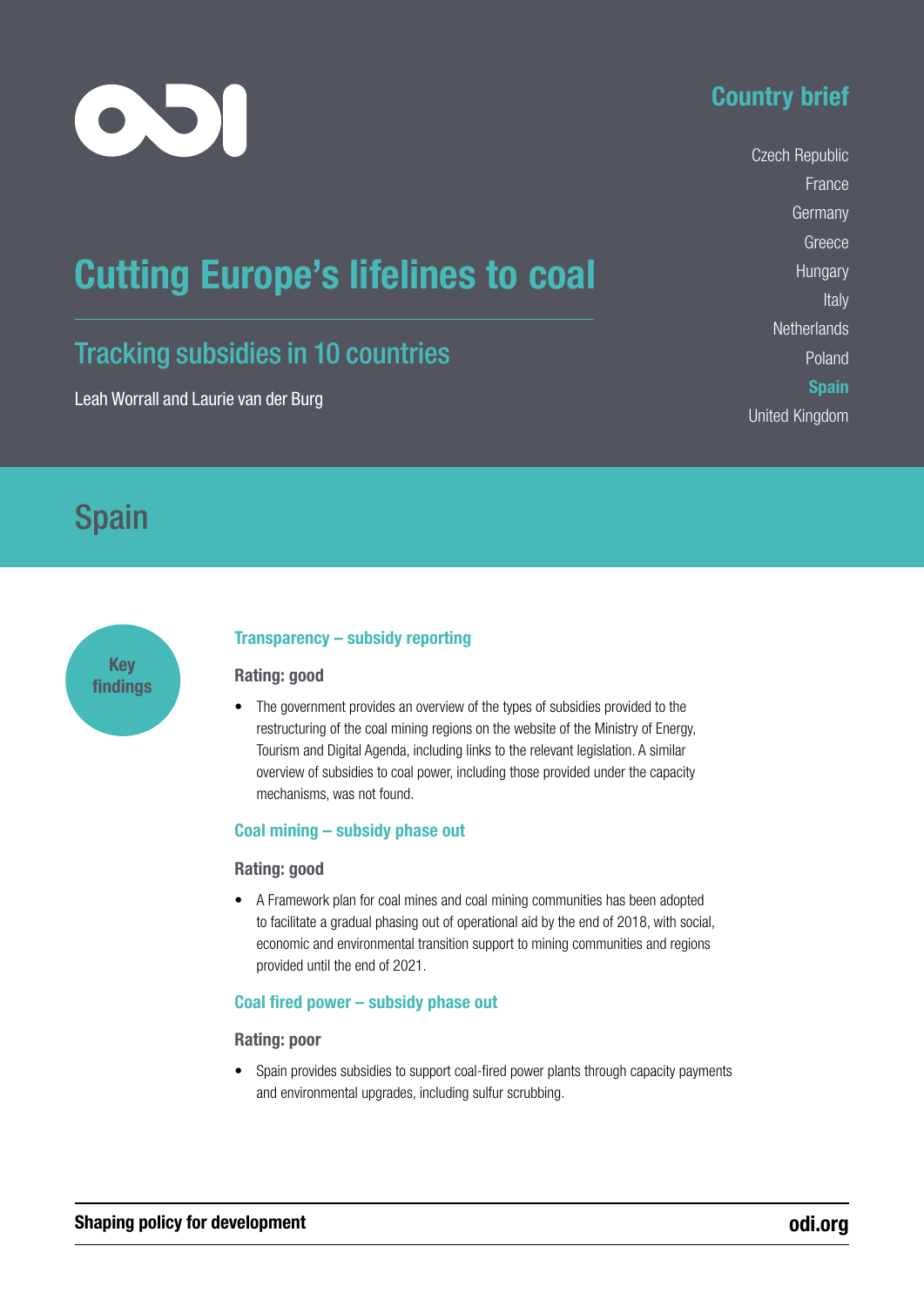### 1. Trends in the production and use of coal in Spain

While Spain's domestic coal production has been in decline over the past decade, coal-fired power still accounts for a significant share of the country's electricity production. Spain has extensive renewable energy resources, which should facilitate its phasing out of coal-fired power.

Spain's domestic coal production declined significantly between 1990 and 2014, with the number of workers employed by the mining sector falling from 45,200 to 3,126 people. The country now relies on imports for most its coal use (International Energy Agency (IEA), 2015).

The share of coal in power production has also shrunk from 24.8% in 2007 to 14.5% in 2016. However, the waning of coal-fired power production has not been steady. After a sharp decline, the share of coal-fired power generation increased again in 2011 and 2012 because of the implementation of a preferential dispatch mechanism. In 2013, the share of coal power dropped again, only to increase again in 2014 and 2015. In 2016, coal was still the third largest source of electricity in Spain, after nuclear (22%) and wind (18%) power. Another main source of electricity in Spain is hydropower, which accounted for 14% of electricity generation in 2016. While gas was one of the major sources of electricity between 2006 and 2010, its share in electricity production has decreased since 2011 and it accounted for just 11% of electricity production in 2016 (Red Eléctrica Española, 2017).

The reform of a renewable energy subsidy programme to cap renewable energy producers' rates of return, combined with low coal and natural gas prices, led to a drop in renewable energy generation in 2015. In 2016, the share of renewables in electricity generation slightly increased again to 39% (Red Eléctrica Española, 2017). Overall, Spain currently has an excess of electricity generation capacity, and accordingly it would be beneficial to retire surplus, uneconomic coal and gas capacity (Wynn, 2016). Instead of selling excess renewable electricity abroad this electricity could be used domestically to support the domestic phasing out of coal-fired power (EurActiv, 2016).

To meet its emission reduction objectives, Spain will need to shut down its remaining coal power capacity (about 10GW) (Global Plant Tracker, 2016). Although some plants were retired in 2015 and 2016, Spain does not yet have a comprehensive retirement plan for its remaining coal capacity – unlike other European Union (EU) Member states, including the United Kingdom, Finland and Denmark (Littlecott, 2016).

In 2015, coal-fired power accounted for a further 15% of total greenhouse gas emissions in Spain (Sandbag, 2016). In addition, it is known that coal emissions create significant health costs. For example, the health costs of coal-fired power are estimated to have ranged between €2.3 and €4.3 billion and to have caused over 1,500 premature deaths in 2013 (Schaible et al., 2016).

### 2. Status of subsidies to coal and coal-fired power in Spain

As a Member State of the EU and thus part of the G20, Spain has repeated its commitment to phase out fossil fuel subsidies every year since 2009. In 2016, as a continuing EU member and therefore part of the G7, the country called on all nations to end fossil fuel subsidies by 2025. The European Commission has furthermore repeatedly called on EU Member States to end environmentally harmful subsidies, including those to fossil fuels, by 2020.

Regardless of these commitments – and aside from some efforts to gradually phase out some coal mining subsidy measures – Spain's remaining coal subsidies are high and the country's former parliament have proposed to introduce new subsidies that support coal mining and coal-fired power.

Under Spain's National Coal Plan (2006-2012), the government have subsidised the operational costs of domestic coal mining producers, including HUNOSA (a major state owned producer of hard coal), and provided guarantees for coal providers through volume quotas and obligations to supply the domestic market (IEA, 2015; Organisation for Economic Co-operation and Development (OECD), 2015). Although this aid was initially expected to be phased out by the end of 2010, pressure from certain EU Member States led to a decision to allow State aid for uncompetitive hard coal mines to continue until the end of 2018 (EU Council Decision 2010/787/EU; European Commission, 2010). In 2013, the Spanish government reached an agreement with the domestic coal industry regarding the reduction of subsidies to the coal mining sector until the end of 2018 – called the 'Framework Plan for Coal Mines and Mining Communities 2013-2018'. This plan only received approval by the European Commission in 2016, following modifications, as the trajectories for the production and use of coal and employment included in the framework did not initially show a downward trend as required. The extent that these trajectories have been adjusted remains unknown to the public, as this information is kept confidential.

The Framework Plan for Coal Mines and Mining Communities 2013-2018 will reduce the subsidy price for underground coal mines from €30 per tonne in 2013 to €5 per tonne in 2018. For open pit mines this figure went from  $\epsilon$ 1 per tonne in 2013 to  $\epsilon$ 0.50 per tonne in 2014, with an aim for support to be phased out completely by 2019 (World Coal, 2013). The original aim was to reduce the output of coal mining from 6.6 to 5.9 million tonnes in between 2013 and 2018 through the subsidy phase-out, which would have resulted in around 1,000 coal miners losing their jobs (European Commission, 2016a, 2016b). However, as this did not show the downward trajectory in coal production required by the European Commission, amendments were made to the Framework Plan that have not yet been made publicly available (Ruiz-Bautista, IIDMA, 2017). The total allocated budget to support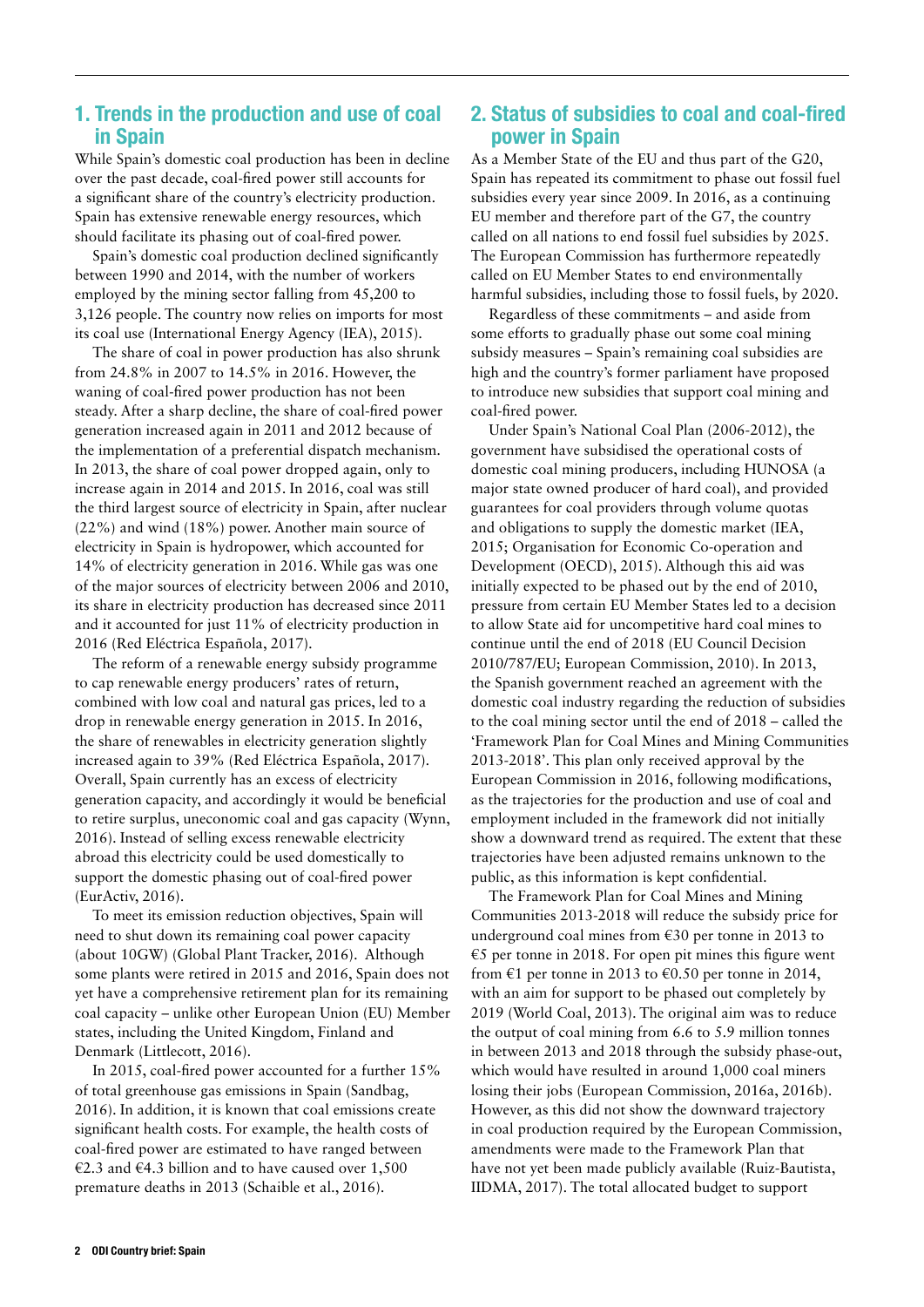Spain's transition to a subsidy-free coal mining sector amounts to  $\epsilon$ 2.1 billion between 2011 and 2021(European Commission, 2016a, 2016b). The Closure Plan specifies that annual support for closure aid will decrease from €291 million to €50 million per year and 'exceptional' aid will decline from €316 million to €75 million between 2011 and 2018 (Ruiz-Bautista, IIDMA, 2017). Financial measures under the plan include the following (Decision 2010/787/EU):

- **•** Closure aid: for uncompetitive coal mines (2013-2018)
- **•** Exceptional aid: social aid for labour costs to cover lost working days and for advanced age workers, as well as environmental aid for the rehabilitation of mining land (2013-2021)
- **•** Economic stimulation aid: financing of infrastructure and job creation projects for alternative economic development of mining regions (2013-2021)

It is unclear which existing coal mining subsidies will be officially included under the Framework Plan budget. (To avoid the risk of double counting, the plan's total annual estimate is not included in the table in section 4. Particularly given there are existing measures to support mine closures and associated social support. Instead, the only the new measures on environmental aid and economic stimulation are included.)

Although the Spanish Government has also made some progress in the elimination of subsidies to support the transport of coal and to coal-fired power, remaining policies that support the latter include the interrelated capacity mechanisms and preferential dispatch mechanism. Spain's capacity market mechanisms, first introduced in 1997, have supported coal-fired power capacity through payments to support plants to stay open regardless of the capacity generated (Wynn, 2016). Analysis by the Institute for Energy Economics and Financial Analysis (IEEFA) suggests that Spain's capacity mechanism fails to meet the European Commission's criteria for determining whether the scheme is necessary and is not used to support favoured industries (Wynn, 2016). In addition, the Royal Decree 134/2010 has regulated the preferential dispatch mechanism for 10 coal plants that were obligated to buy and burn set quantities of indigenous coal between 2011 and 2014 (IIDMA, 2016). In 2015, the Ministry of Industry, Energy and Tourism drafted a subsidy scheme that was designed to be a continuation of the preferential dispatch mechanism and supposed to facilitate a 67% increase in coal production by encouraging coal plants to burn domestically produced coal in return for compensation for investments in NOx emission reduction equipment. The European Commission has yet to receive notification of this measure (Ruiz-Bautista, IIDMA, 2017).

Next to these existing subsidy measures, two parties submitted proposals for new coal subsidies related to tax breaks – equivalent to a  $\epsilon$ 0.15 per gigajoule hydrocarbon tax rebate – in the previous Spanish parliament. These proposals do not have to be considered by the new government unless they are resubmitted. If this happens and they are subsequently implemented, this subsidy would reduce incentives to shift away from the production and use of coal and other fossil fuels and would therefore be inconsistent with Spain's commitments to end fossil fuel subsidies (Foro, 2016).

## 3. Spain's coal subsidy measures explained

#### Annual average coal subsidies (see table): €754 million.

The breakdown below provides a chronological overview of Spain's historic, continuing and new subsidies. The historic subsidies are not included in the annual average estimate of coal subsidies as these have been phased out.

- **•** Aid to companies purchasing indigenous coal (historic: 1986 to 1993): The 'Nuevo Sistema de Contratación de Carbones Térmicos' was introduced as a way of granting companies state aid in exchange for buying certain quantities of indigenous coal. This was in line with the European Commission Decision 3632/93/CECA that included provisions for the treatment of the coal industry by Member States (FITAG-UGT and CCOO, undated). No estimates are available for this measure.
- **•** Subsidy for the Interbasin Transport of Coal (historic: 1998 to 2011): This subsidy provided electricity companies with budgetary transfers for the transport of coal across Spanish basins. The amount of support depended on the year, calorific value of coal and specific location of the coal basin. The support was limited to a maximum amount of coal (e.g. 76,887 tonnes for the Pyrenees basin and 443,800 tonnes for the Puertollano basin). It is estimated that the total value of the subsidy came to  $\epsilon$ 56 million between 2005 and 2010 (OECD, 2015). This support measure is not included in the annual estimate, as it was phased out in 2011.
- **•** Funding for coal stockpiles (historic: 1998 to 2013): Funding was provided to power plants to support the use of domestically mined coal stockpiles, which it was thought could guarantee a total of over 720 hours of power generation. The government announced in 2013 that the subsidies for coal-fired power plants would not be renewed at the end of 2014. It is estimated that the total value of the subsidies that were provided under this programme stood at approximately  $\epsilon$ 35 million between 2005 and 2010 (OECD, 2015). This support measure is not included in the annual estimate, as it was phased out in 2013.
- **•** Preferential dispatch mechanism (historic: 2010 to 2014): This mechanism provides preferential dispatch into the electricity grid for 10 coal plants using domestically produced coal. This measure agreed levels of electricity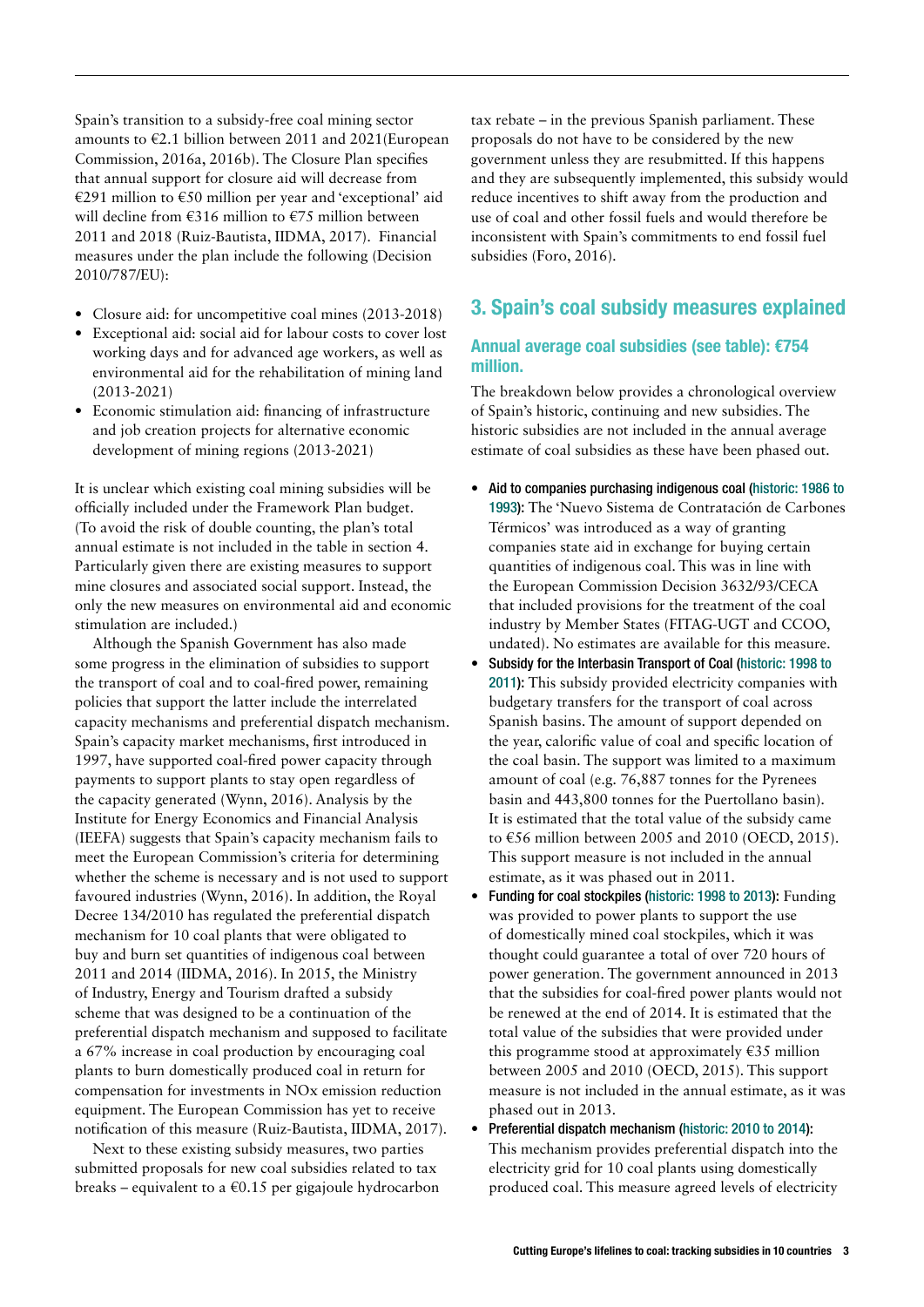provided into the electricity grid and provided coal-fired energy production preference over alternative sources of energy production (Comisión Nacional de los Mercados y la Competencia (CNMC), 2015). Total support between 2010 and 2014 amounted to €1.3 billion (Ruiz-Bautista, IIDMA, 2017).

- **Capacity mechanism (continuing: 1997 onward):** This support measure provides payments to electricity generation facilities, including 11GW of coal-fired power capacity, for staying open regardless of the capacity generated. The total estimate for coal, gas, oil and hydropower is estimated at  $\epsilon$ 1.3 billion per year and regulators estimate that most of the coal-fired electricity industry is dependent on these capacity payments and other subsidies (Wynn, 2016). The support for coal is estimated at  $\text{\textsterling}497$  million during 2010 to 2015 (CNMC, 2016). In accordance with the IEEFA, the Spanish capacity mechanism most likely fails the European Commission's criteria for judging whether these support measures are necessary and not being used to prop up favoured industries in practice (Wynn, 2016).
- **•** Adjustment Aid to Coal Producers (continuing: 1998 onward): The Spanish Government continues to provide transfers to private coal producers, which are used to cover their social costs and the contractual obligations that arise from the restructuring of the coal-mining sector. The total aid allocated between 2004-2014 is estimated at over €203 million (OECD, 2015).
- **•** Operating Aid to HUNOSA (continuing: 1998 to 2018): ): This aid helps cover HUNOSA's operating costs and is provided by the Institute for the Restructuring of Coal Mining and the Alternative Development of Mining Areas. However, it is meant to be phased out by 2018 (OECD, 2015). Operating aid has now been transformed into closure aid under the Framework Plan (Article 3, Decision 2010/787/EU).
- **•** Operating Aid to Coal Producers (continuing: 1999 to 2018): The Spanish Government also provides price support to domestic coal producers beyond HUNOSA. Under this measure, transfer payments are made to private coal companies. These are negotiated and reflect the difference between their operating costs and their prices for selling their output to local power plants. It is estimated that the cost of this measure stood at nearly €2 billion between 2005 and 2014. However, this is set to be phased out by 2018 (OECD, 2015). Operating aid has now been transformed into closure aid under the Framework Plan (Article 3, Decision 2010/787/EU).
- **•** Inherited liabilities due to coal mining (continuing: 2002 onward): This measure provides budgetary transfers to non-profit organisations, coal miners and their families. This is used to alleviate the social and technical costs that stem from Spain's declining coal-mining sector, with an estimate that this subsidy reached a total cost of almost €3 billion between 2005 and 2014 (OECD, 2015).
- **•** Subsidies for environmental upgrades of coal-fired power plants (continuing: 2007 onward): For 10 years from the date of either commissioning authorisation or entry into force, 6GW of coal plant capacity received €8.750/MW/ yr to support the financing of sulphur scrubbing units and other environmental upgrades. A Royal Decreelaw in 2012 reduced this investment incentive and set a minimum reduction to environmental incentives at €7.875/MW/y. It is unknown which coal power plants are receiving these payments. Although this support is conditional on investments in sulphur dioxide emission reductions, most coal power plants in Spain have authorised emission limit values for sulphur dioxide well above those required by EU regulation as per the Directive 2001/80/EC on limiting emissions of certain pollutants into the air from large combustion plants (Wynn, 2016; Ruiz-Bautista, 2017).
- **•** Aid for the economic stimulation of mining regions (continuing: 2013 to 2021): aid to finance job creation and infrastructure projects for the economic stimulation of mining regions. The projects are financed under the Framework Plan for Coal and Coal Mining Communities. There has been an allocation of  $£150$ million to job creation projects and €250 million for infrastructure projects during this period. This results in a total annual average of €44 million per annum for economic recovery projects (IRMC, 2013; 2017; Ruiz-Bautista, 2017).
- **•** Environmental aid for mine closures (continuing: 2014 to 2021): environmental aid to finance the closure of mines and the restoration of habitats affected by mining activity – Decision 2010/787/EU – which is included as 'exceptional costs' included under the Framework Plan for Coal and Coal Mining Communities. This support is estimated at €15 million per annum between 2014 and 2021 (IRMC, 2013, 2017). However, it is estimated that the total aid provided in 2016 reached  $E25$  million (Ruiz, Bautista, 2017).
- **•** Research and development budget for coal (continuing): According to IEA data, the Spanish government spends an average of  $\epsilon$ 0.5 million a year on coal-related research, development and demonstration (IEA, 2016).

## 4. Opportunities to phase out coal subsidies in Spain

Historically, Spain has provided significant subsidies to coal mining and coal-fired power. Despite its various commitments to ending fossil fuel subsidies – including coal – and despite overcapacity in its electricity market, Spain continues to provide such subsidies. While a few of these measures are supposed to support the closure of coal mines and can therefore be beneficial for the energy transition, other continuing coal subsidies incentivise the continuation of uneconomic coal-fired power generation.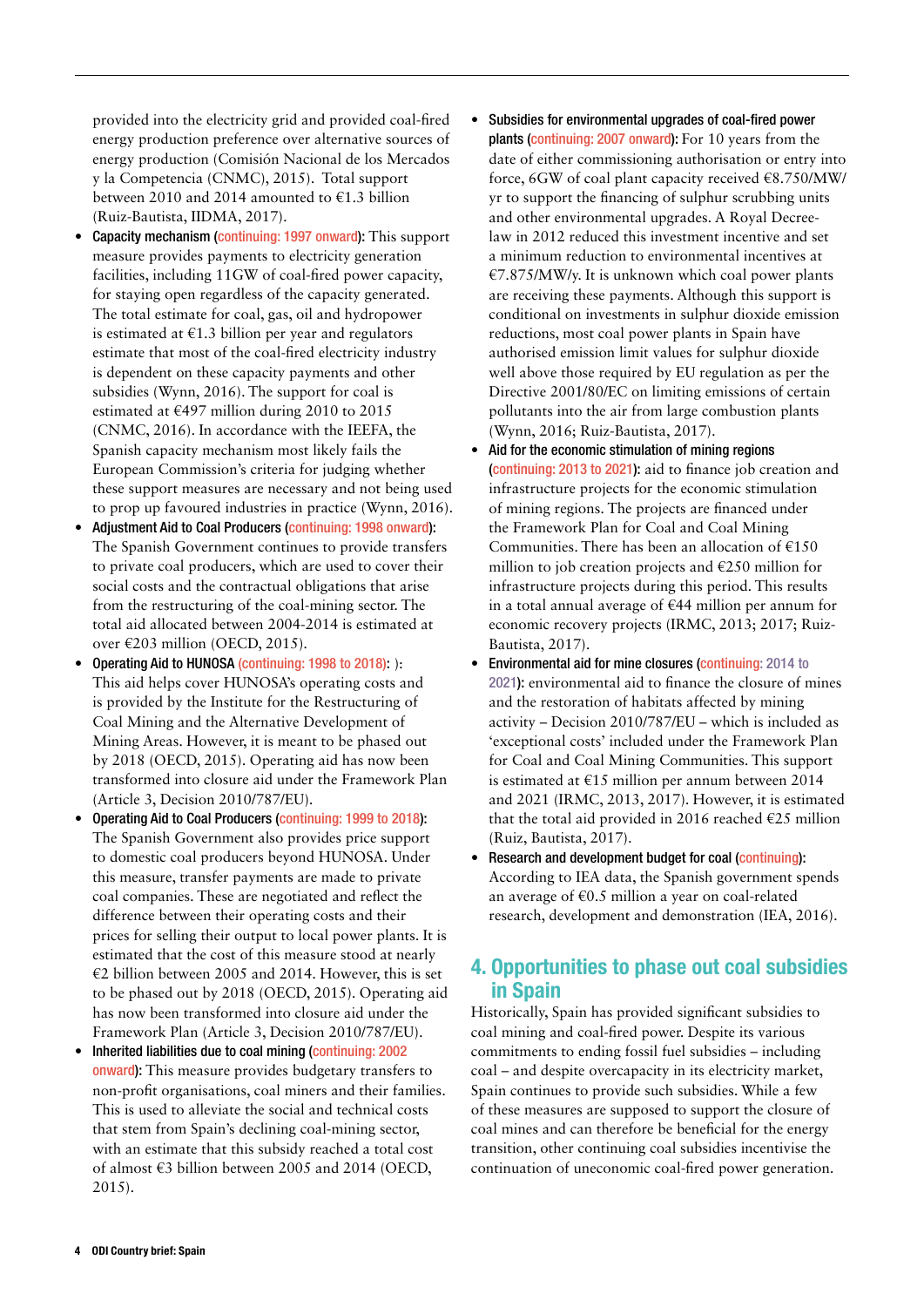The plan to gradually reduce coal mining subsidies by 2019, in line with the EU Council Decision 2010/787/EU, through the Framework Plan for Coal Mines and Mining Communities 2013-2018, denotes a step in the right direction.

Spain should now also adopt clear timelines for ending support measures to coal-fired power that serve to extend the lifetime of coal assets, including the capacity

Table 1. Existing and new measures that support coal:

mechanism and aid to support environmental upgrades. The country should furthermore refrain from introducing proposed new support measures that are likely to prolong the lifetime of coal plants. Supporting a transition away from coal would help Spain optimise its use of its abundant domestic renewable energy resources that bring health, economic and environmental benefits.

| <b>Measure</b> | <b>Subsidy type</b> | Stage | <b>Fuel</b> | Annual average (€ |
|----------------|---------------------|-------|-------------|-------------------|
|                |                     |       |             | millions)         |
|                |                     |       |             |                   |

| <b>Measure</b>                                                            | <b>Subsidy type</b>      | <b>Stage</b>                       | Fuel                                                            | Annual average (€<br>millions) | Year(s) for<br>which estimate<br>calculated | Source                                     |
|---------------------------------------------------------------------------|--------------------------|------------------------------------|-----------------------------------------------------------------|--------------------------------|---------------------------------------------|--------------------------------------------|
| Capacity<br>mechanism                                                     | Budgetary support        | Capacity<br>mechanism              | Coal                                                            | 83.0                           | 2010-2015*                                  | CNMC (2016)                                |
| Adjustment Aid to<br><b>Coal Producers</b>                                | Budgetary support        | Transition support                 | Anthracite, other<br>bituminous coal and<br>sub-bituminous coal | 20.3                           | 2005-2014                                   | OECD (2015)                                |
| Operating Aid to<br><b>HUNOSA</b>                                         | Budgetary support        | Coal mining                        | Hard coal                                                       | 66.4                           | 2005-2014                                   | OECD (2015)                                |
| Operating Aid to<br><b>Coal Producers</b>                                 | Budgetary support        | Coal mining                        | Anthracite, other<br>bituminous coal and<br>sub-bituminous coal | 216.7                          | 2005-2014                                   | OECD (2015)                                |
| Inherited liabilities<br>due to coal mining                               | Budgetary support        | Transition support                 | Anthracite, other<br>bituminous coal and<br>sub-bituminous coal | 308.1                          | 2005-2014                                   | OECD (2015)                                |
| Subsidies for<br>environmental<br>upgrades of coal-<br>fired power plants | Budgetary support        | Coal-fired power<br>(other)        | Coal                                                            | Not available                  | Not applicable                              | Wynn (2016) and<br>Ruiz-Bautista<br>(2017) |
| Economic<br>stimulation aid<br>(Framework Plan)                           | Budgetary support        | Transition support                 | Coal                                                            | 44.4                           | 2013-2021**                                 | IRMC (2013) and<br><b>IRMC (2017)</b>      |
| Environmental aid<br>for mine closures<br>(Framework Plan)                | <b>Budgetary support</b> | Decommission and<br>rehabilitation | Coal                                                            | 15.0                           | 2014-2021                                   | IRMC (2013) and<br>IRMC (2017)             |
| RD&D Budget for<br>coal                                                   | <b>Budgetary support</b> | Research and<br>Development        | Coal                                                            | 0.5                            | 2007-2013                                   | IEA (2016)                                 |

*\*Estimate calculated based on total support to coal power of €497 million during 2010-2015* 

*\*\*Estimate calculated based on a total allocation of €150 million and €250 million respectively, earmarked for job creation and infrastructure projects during 2013-2021*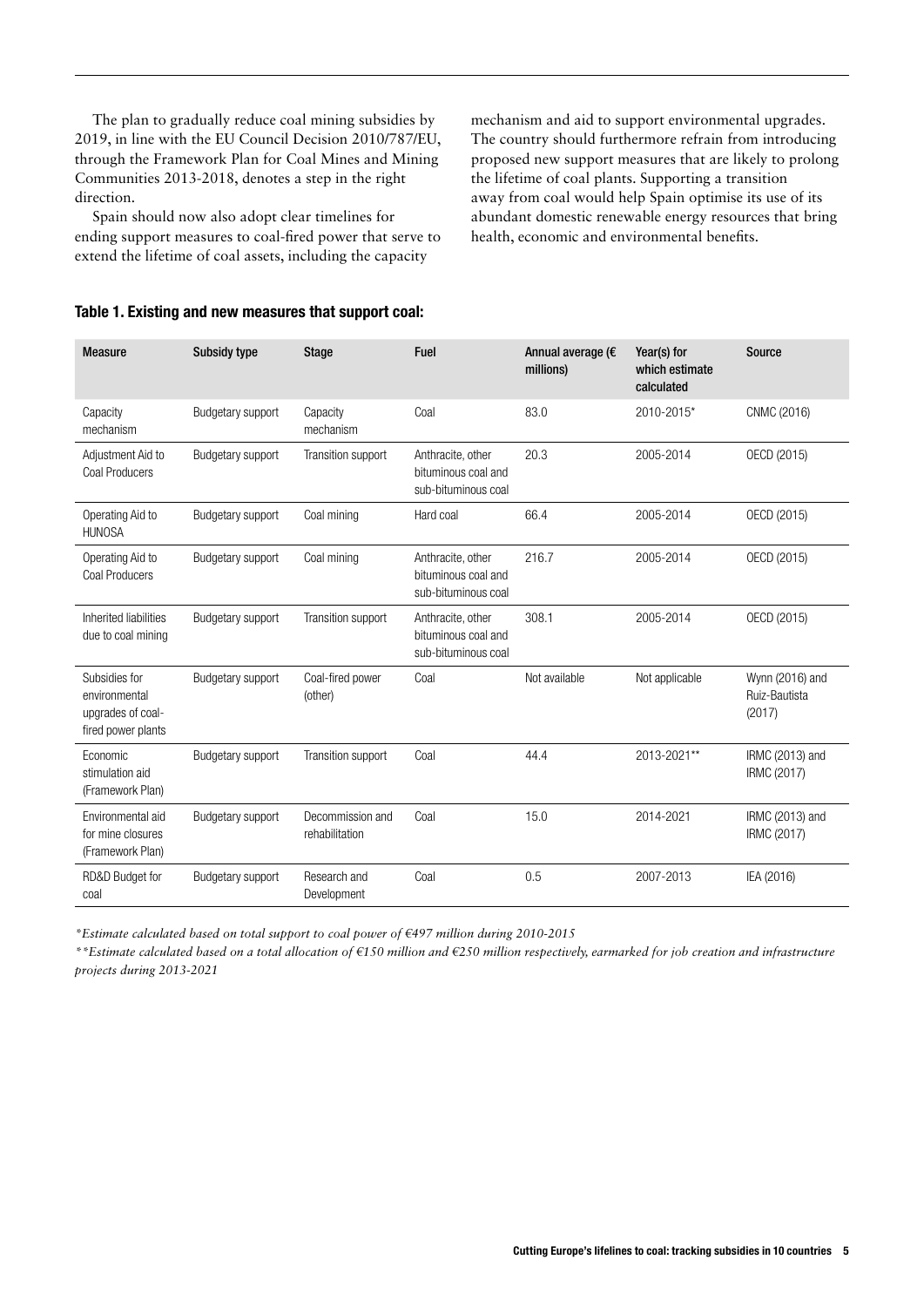# **References**

- Comisión Nacional de los Mercados y la Competencia (CNMC). (2015) 'Informe sobre de Orden del mecanismo de capacidad de mejora medioambiental en determinadas centrales de produccion de electricidad' Madrid: CNMC (https://www.cnmc.es/CNMC/Prensa/TabId/254/ArtMID/6629/ArticleID/1448/La-CNMC-publica-el-Informe-sobrela-Propuesta-de-Orden-del-mecanismo-de-capacidad-de-mejora-medioambiental-en-determinadas-centrales-deproducci243n-de-electricidad.aspx).
- CNMC. (2016) 'Informe de supervisión del mercado peninsular de producción de energía eléctrica: Año 2015.' Madrid: CNMC (https://www.cnmc.es/sites/default/files/1403915\_11.pdf).
- EurActiv. (2016) Special Report | 21-25 November 2016. Electricity in Transition. London: EurActiv (http://en.euractiv. eu/wp-content/uploads/sites/2/special-report/EurActiv-Special-Report-Electricity-in-transition.pdf).
- European Commission. (2010) Legislation. Official Journal of the European Union, Volume 53. Brussels: European Commission (http://eur-lex.europa.eu/legal-content/EN/TXT/PDF/?uri=OJ:L:2010:336:FULL&from=EN).
- European Commission. (2016a) 'State aid: Commission clears €2.13 billion aid to alleviate social and economic impact of closing 26 uncompetitive coal mines in Spain'. Brussels: European Commission (http://europa.eu/rapid/ press-release\_IP-16-1910\_en.htm).
- European Commission. (2016b) 'State Aid SA.34332 (2012/NN) Spain Aid to facilitate the closure of coal mines in Spain'. Brussels: European Commission (http://ec.europa.eu/competition/state\_aid/cases/244102/244102\_1780173\_27 6\_2.pdf).
- FITAG-UGT and CCOO. (undated) La Minería del Carbón y las Comarcas Mineras desde 1986 hasta y después del 2019 en España: Breve Análisis Consecuencias y Propuestas. Zaragoza: CCOO Online (http://www.fiteqa.ccoo.es/comunes/ recursos/99927/pub149023\_La\_mineria\_del\_carbon\_y\_las\_comarcas\_mineras\_desde\_1986\_hasta,\_y\_despues,\_ de\_2019\_en\_Espana.pdf).
- Foro. (2016) Oblanca: 'La proposicion de FORO aprobada hoy por la Comision de Industria del Congreso responde a las necesidades del sector minero del carbon para asegurar el futuro'. Oviedo: Foro (http://www.foroasturias.es/ actualidad/6251/oblanca-proposicion-foro-aprobada-hoy-comision-industria-congreso-responde-necesidades-sectorminero-carbon-asegurar-futuro/).
- Global Plant Tracker. (2016) Global Plant Tracker (http:/endcoal.org/tracker/).
- International Energy Agency (IEA). (2015) Energy Policies of IEA Countries: Spain 2015 Review. Paris: IEA (http://www. iea.org/publications/freepublications/publication/IDR\_Spain2015.pdf).
- IEA (2016). 'Energy Technologies Perspectives 2016'. Paris: International Energy Agency. (http://www.oecd-ilibrary.org/ energy/data/iea-energy-technology-r-d-statistics\_enetech-data-en).
- Instituto Internacional de Derecho y Medioambiente (IIDMA). (2016) Executive Summary. The Pitfalls of Coal: A Report on the Coal-Fired Plants in Spain. Madrid: Greenpeace (http://www.greenpeace.org/espana/Global/espana/2015/ Report/cambio-climatico/PITFALLS%20OF%20COAL\_FINAL.pdf).
- Instituto para la Reestructuración de la Minería del Carbón y Desarrollo Alternativo de las Comarcas Mineras (IRMC). (2013) Marco de Actuación para la Minería del Carbón y las Comarcas Mineras en el Período 2013-2018. Madrid: IRMC (http://www.irmc.es/Noticias/common/Nuevo-Marco-2013-2018.pdf).
- IRMC. (2017) Tipos de Ayudas. Madrid: IRMC (http://www.irmc.es/ayudas/tipos\_ayudas/index-ides-idweb.asp).
- Littlecott, C. (2016) 'UK Coal phase out: The international context'. Briefing paper. London: E3G (http://www.e3g.org/ docs/UK\_Coal\_Phase\_Out\_-\_The\_International\_Context,\_November\_2016,\_E3G.pdf).
- Organisation for Economic Co-operation and Development (OECD). (2015) 'Fossil Fuel Subsidies Database'. Paris: OECD (http://stats.oecd.org/Index.aspx?DataSetCode=FFS\_ESP).
- Red Eléctrica Española. (2017) 'Estructura de generacion de energia electrica'. Madrid : Red Eléctrica de España (http:// www.ree.es/en/statistical-data-of-spanish-electrical-system/national-indicators/national-indicators).
- Ruiz-Bautista, C., IIDMA. (2017) Interview. 7 April 2017.
- Schaible, C., Flisowska, J., Huscher, J., Jones, D., Lazarus, A. and Urbaniak, D. (2016) Lifting Europe's Dark Cloud – how cutting coal saves lives. Brussels: CAN Europe; Brussels: European Environmental Bureau (EEB); Brussels: HEAL; Brussels/London: Sandbag; Gland: WWF (http://www.eeb.org/index. cfm?LinkServID=E3882544-5056-B741-DBB3E8DE57F619F6).
- World Coal. (2013) 'Spain's coal industry moves toward subsidy-free future'. Farnham: World Coal (https://www. worldcoal.com/coal/23092013/subsidy\_free\_future\_for\_the\_spanish\_coal\_industry\_65/).
- Wynn, G. (2016). Spain's capacity market: energy security or subsidy? London: Climate Home (http://www. climatechangenews.com/2016/12/13/spains-hidden-e1bn-subsidy-to-coal-gas-power-plants/).